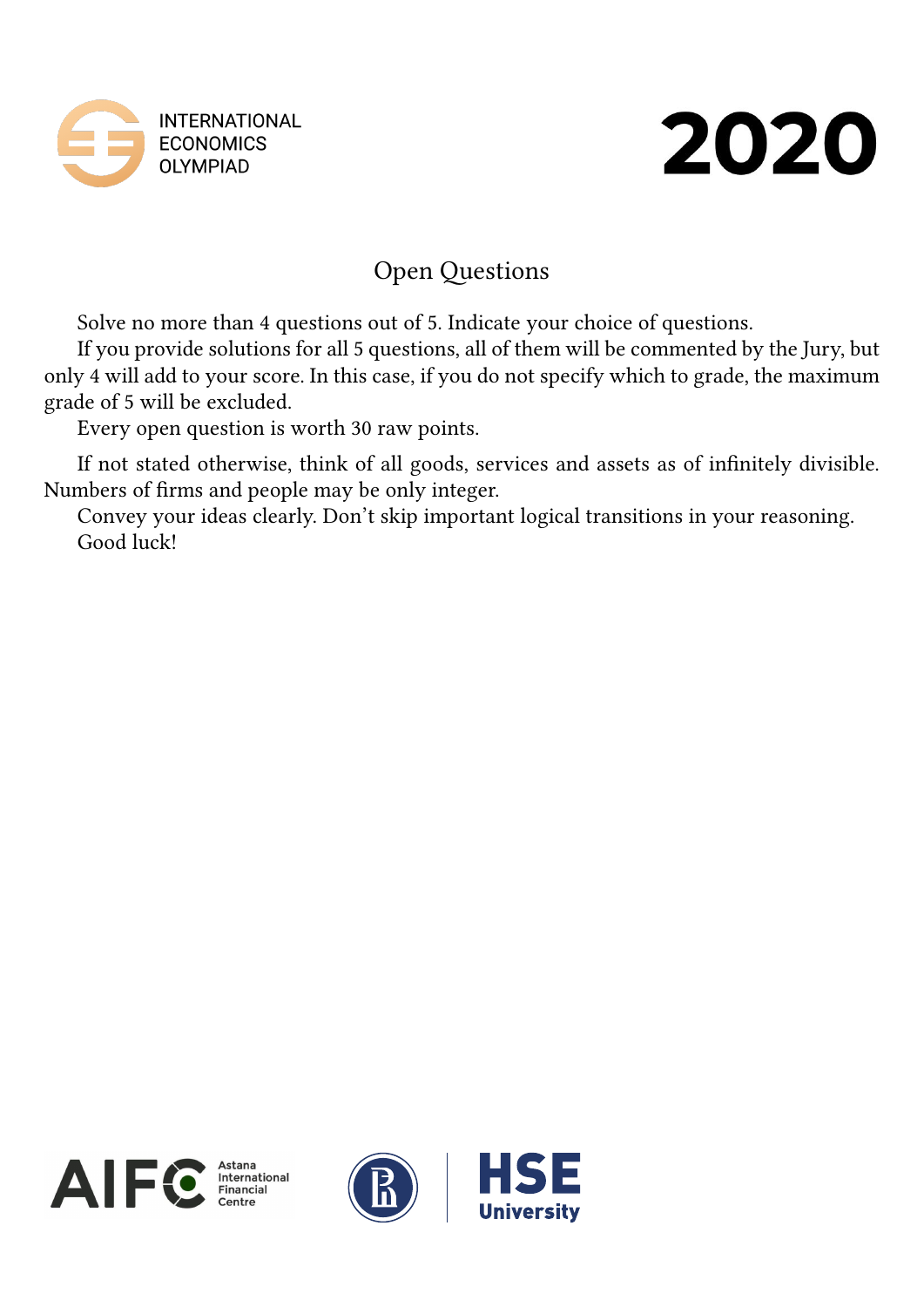In case you forgot,

$$
1 + 2 + 3 + \dots + n = \frac{n(n+1)}{2}
$$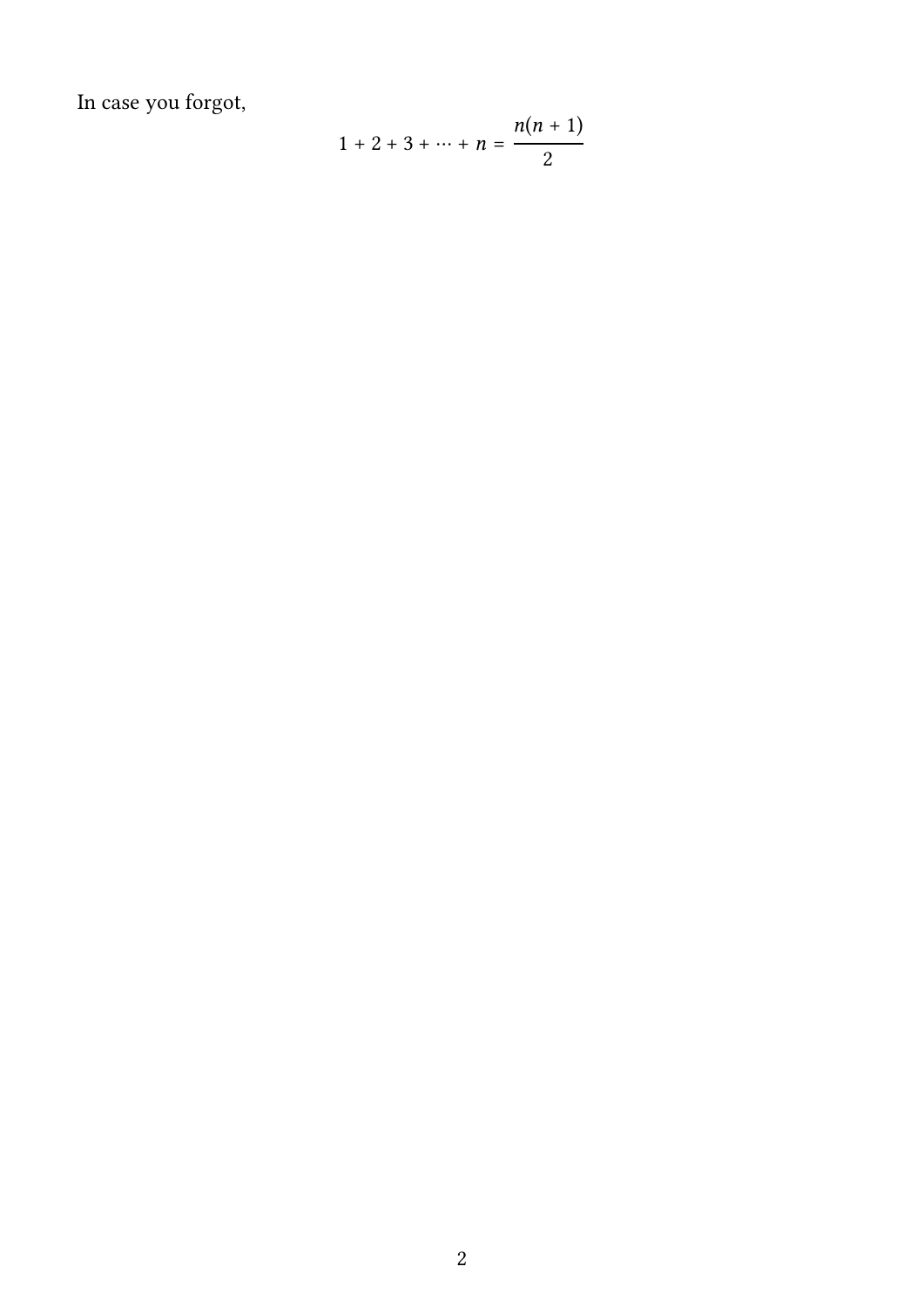**Question 1.** "Short questions about coronacrisis" *(30 raw points)*

In this task, please answer the following questions related to the economic and econometric aspects of the COVID-19 pandemic.

**(a)** *(10 rp)* When fighting an "ordinary" recession, it is sufficient for the government to pay out transfers to households only. However, in the current recession, transfers to *firms* (or tax cuts for them) are also required. Explain why.

**(b)** *(10 rp)* In the first weeks of the epidemic in Europe, there was a dramatic surge in demand for essential goods like toilet paper. Usually, a substantial rise in demand for a particular product leads to a corresponding increase in the producer's stock price. However, the stock prices of major toilet paper producers rose little, if at all. Explain why.

**(c)** *(10 rp)* Measuring even a seemingly "simple" quantity like the number of COVID-19 deaths is not simple. A substantial number of cases may fail to be counted, and the deaths may be erroneously attributed to something else. Some people argue that measuring so-called *excess mortality*, i.e., the difference between the total number of deaths in a certain period of 2020, and the total number of deaths in the same period of a previous year, may help. Researchers found<sup>1</sup> that excess mortality in Italy in March 2020 relative to March 2019 is roughly twice the reported number of COVID-19 deaths. Does this imply that the reported number of people who died from the COVID-19 disease really underestimates the actual number by a facto[r](#page-2-0) of 2? Why?

### *Solution*

**(a)** Usually, transfers to households are sufficient to support aggregate demand as the households spend the transfers on goods and services; this generates revenue for firms, and the firms keep employing workers. In an epidemic-based recession, however, households are restricted in spending transfers, as people are restricted in leaving their apartment and, for example, can not physically go to a restaurant. It is harder for transfers to become firms' revenue. Thus, to prevent bankruptcies and keep employment, direct transfers to firms (at least those that can not quickly transform their business into an online one) are needed.

**(b)** The net present value of the companies' expected dividends was affected little by the surge in demand, as people just moved the demand for toilet paper from the future to the present. People did not start to use more toilet paper.

**(c)** It is quite obvious that great excess mortality in 2020 must be somehow related to the COVID-19 pandemic, but it is far from clear that the COVID-19 *disease* causes all the new deaths. For example, because the capacity of health care systems is limited, COVID-19 patients may have crowded out other patients from hospitals, and those other patients may have started to die more because of that. Similarly, the pandemic caused severe stress that may have had a severe negative impact on health independently of the coronavirus. Thus, one can not attribute all excess mortality directly to the COVID-19 disease.

This part illustrates the difficulty of measuring causal effects in economics and social sciences.

<span id="page-2-0"></span><sup>&</sup>lt;sup>1</sup>Ciminelli, G, and S Garcia-Mandicó (2020), "COVID-19 in Italy: an Analysis of Death Registry Data", working paper.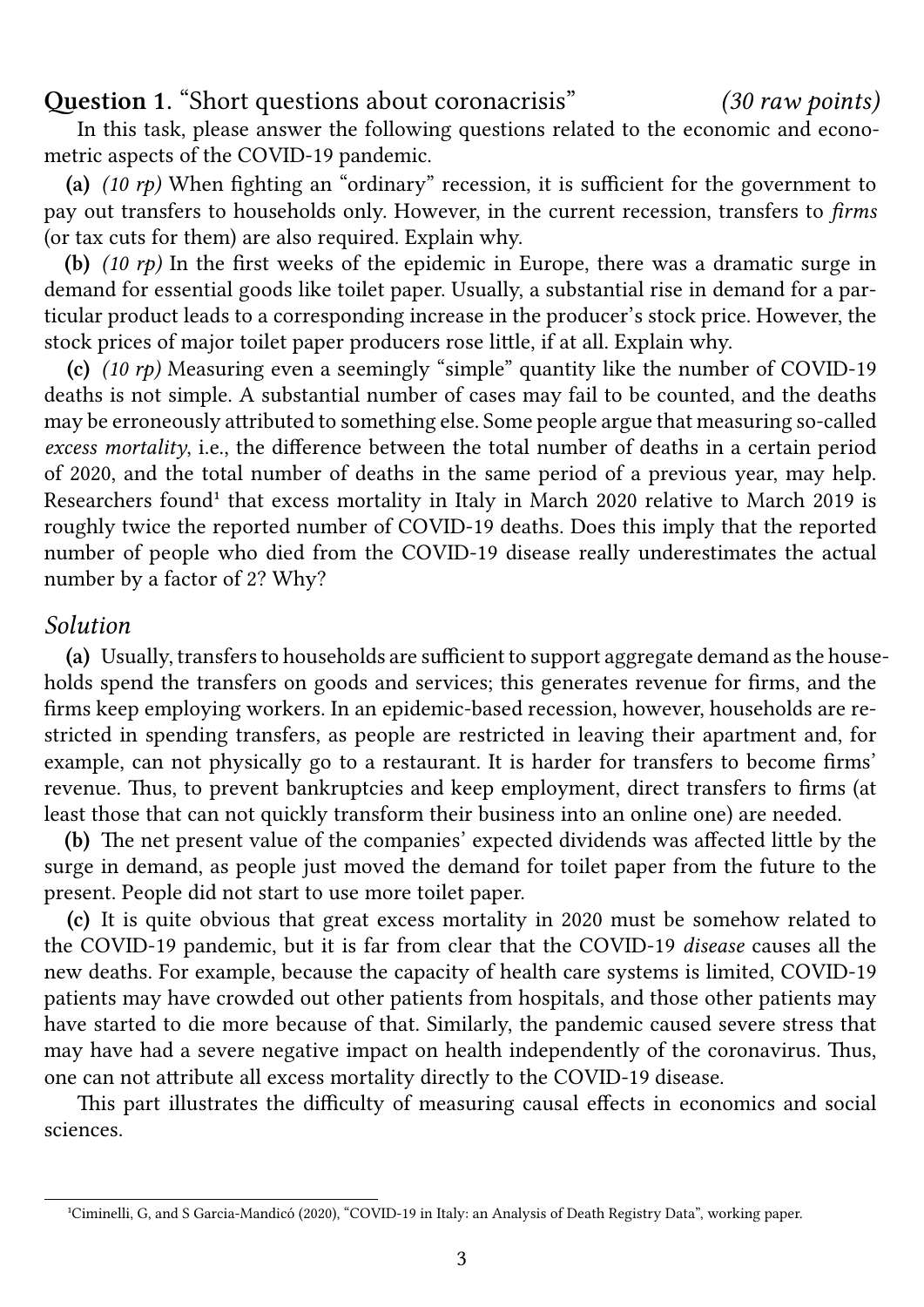*Marking Scheme* For every part:

0 pt – no answer, wrong answer or answer with very little argumentation.

5 pt – partially correct answer that contains some necessary elements to explain the question, but is missing significant elements.

10 pt – full answer or answer with some minor missing elements.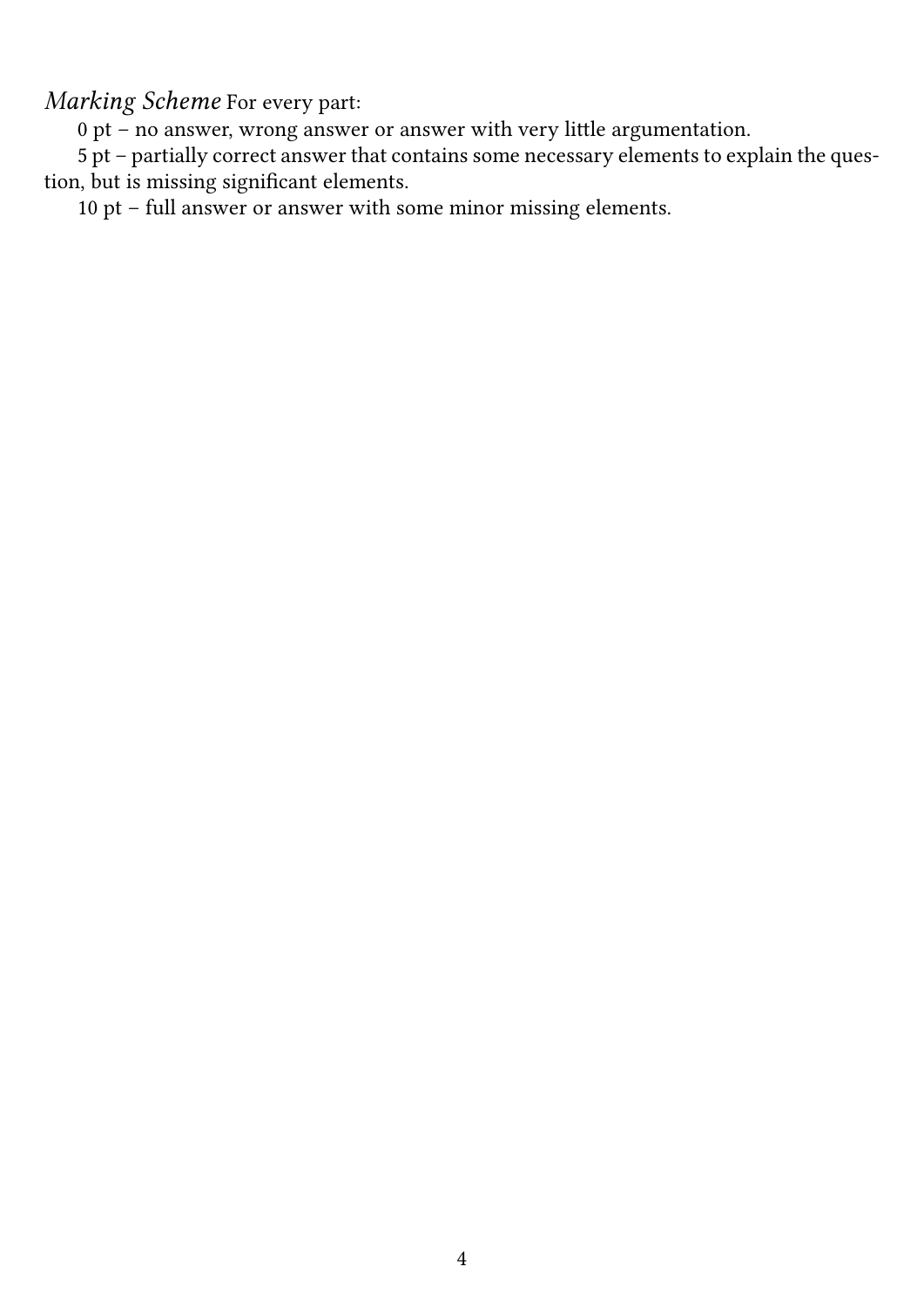### **Question 2.** "Optimal lockdown" *(30 raw points)*

As a pandemic caused by a new virus wreaks havoc in the world, no one is yet ill in town  $M$  (but some people may be unknowingly infected and may be able to spread the virus). The town administration considers introducing a lockdown to prevent the spread of the virus. How strong should the lockdown be? The stronger the lockdown is, the slower is the spread of the virus, but at the same time, the stronger is the damage to the economy.

There are 200 citizens in the town. Let the economic benefits of every citizen from going outside be 50. The costs of going outside are related to the probability of falling ill. This probability, in turn, depends on the number of people outside. If there are Q people outside *not including* person *i*, the probability that the person *i* becomes ill is equal to  $Q/200$ . Importantly, the costs upon falling ill are different for different people as the costs depend on age, initial health, etc. The costs for the first person are equal to 1, for the second person – to 2, etc. up to 200. Thus, the expected utility of person  $i$  from going outside is given by

$$
U_i = 50 - \frac{Q}{200} \cdot i.
$$

The utility from staying home is equal to 0 (one can not get infected at home).

**(a)** *(12 rp)* Suppose people decide individually whether to go outside, each of them maximizes his/her expected utility. We say that people's decisions form a *Nash equilibrium* if no one can benefit by changing her/his decision with others' decisions fixed. How many people will go outside in the Nash equilibrium? Call this number  $N$ .

**(b)** *(12 rp)* By introducing a lockdown, the town administration can mandate who can and who can not go outside. The administration knows the individual costs of falling ill of every citizen and maximizes the sum of people's expected utilities. How many people should the administration allow to go outside? Call this number  $K$ .

**(c)**  $(6 \text{ rp})$  Compare N and K. Provide intuition for why is one greater than the other. Which fundamental economic problem does this model illustrate?

#### *Solution*

**(a)** We will identify a Nash equilibrium in which all people with relatively high costs of illness (high index  $i$ ) stay home, and others go outside. Let  $N$  be the highest index of a person who goes outside (then, exactly  $N$  people go outside). In the equilibrium, the expected utility from going outside for all people with indexes  $i = 1, \dots, N$  must be nonnegative, while for people  $i = N + 1, \ldots, 200$  this utility must be nonpositive.

In particular, the expected utility of person  $N$  from going outside must nonnegative given that  $N - 1$  people beside her go outside and the expected utility of person  $N + 1$  from going outside must be nonpositive given that  $N$  people go outside. Thus, two conditions must be satisfied: (1) 50 −  $\frac{N-1}{200}N \ge 0$ ; (2) 50 −  $\frac{(N+1)-1}{200}(N+1) \le 0$ . It is easy to find that the only whole number N satisfying these conditions is  $N = 100$ .

Finally, because the expected utility from going outside of person 100 is nonnegative, so it is for all people  $i = 1, \ldots 99$ , because they have lower costs. Likewise, because the expected utility from going outside of person 101 is nonpositive, so it is for all people  $i = 102, \ldots, 200$ because they have higher costs. Thus, we indeed found a Nash equilibrium.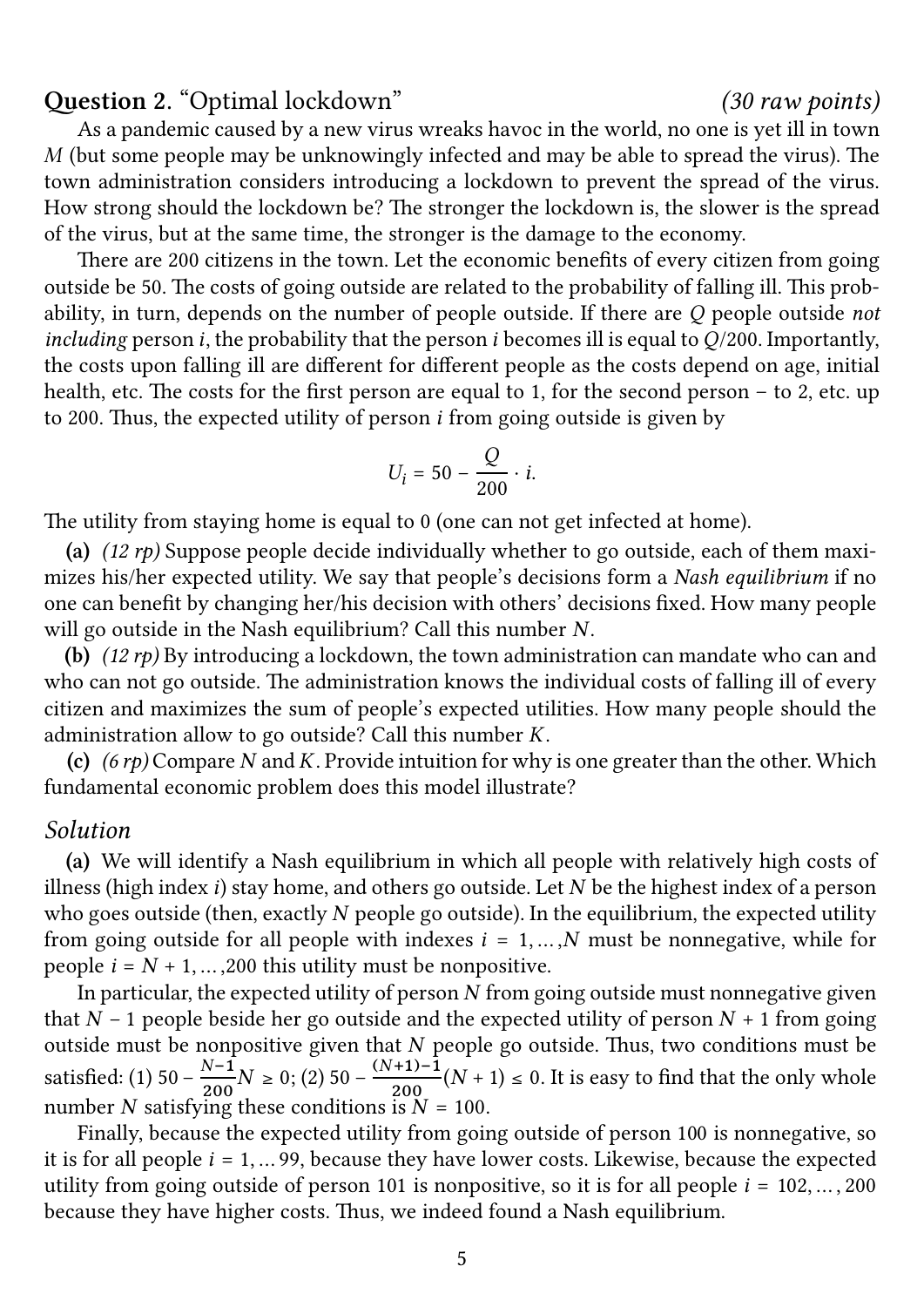**(b)** As staying home yields a utility of zero, the sum of everyone's utilities is just the sum of utilities of people who go outside. Obviously, given that  $K$  people go outside, to maximize the sum, the administration should mandate that these are the people with lowest costs. Thus, the sum of utilities (welfare) is

$$
W(K) = 50K - (1 + 2 + ... + K)\frac{K - 1}{200} = 50K - \frac{K(K + 1)(K - 1)}{400}.
$$

To maximize this function, consider a *marginal* increase in the welfare when  $K$  is incremented by 1:  $M W(K) = W(K) - W(K - 1)$ . The administration should increase K as long as  $M W(K)$  is positive, and stop when it becomes negative.

We have

$$
MW(K) = 50 - \frac{1}{400} \left( (K+1)K(K-1) - (K)(K-1)(K-2) \right) =
$$
  

$$
50 - \frac{K(K-1)}{400} (K+1 - (K-2)) = 50 - 3 \frac{K(K-1)}{400}.
$$

Thus,  $MW(K) > 0$  when  $K(K-1) < \frac{2}{3}10000 \approx 6666$  and  $MW(K) < 0$  otherwise. As  $80^2 = 6400$ , a good guess for the  $K$  at which the sign changes is around 80. It is straightforward to check that  $81 \cdot 82 = 6642 < 6666$  while  $82 \cdot 83 = 6806 > 6666$ . Thus, the optimal K is equal to 82.

The administration should let 82 people go outside.

(c) As  $100 > 82$ ,  $N > K$ . This happens because (at least in this model) people do not take into account the negative externality they inflict on others when going outside (or the positive externality when they stay home). This model illustrates the classic problem of the underprovision of a public good (the public good here is the empty street). Equally correct, one may say that this model represents an instance of *tragedy of commons*: a common resource – the street and other common places – is, in a sense, over-exploited here when there is no regulation.

**Remark.** Please note that even though  $N > K$ , the difference is not that big. Thus, the administration's intervention does not have to be strong: people themselves are already rational enough so that half of the town's population stays home without any mandatory lockdown. Roughly speaking, the strength of the mandatory lockdown  $(N - K)$  should correspond only to the strength of *externalities* people produce but not to the total costs of the disease.

#### **Marking scheme.**

(a)

- 2 points for the idea that people with lowest costs will go outside
- 8 points for writing the correct conditions for N
- 2 points for solving the conditions taking into account that N is an integer (thus, if the answer is off by 1, these points are not awarded).

Special cases:

• 4 points if the maxmin solution concept is used instead of Nash equilibrium. That is, a contestant assumes that a player does not know how other players will act (e.g., because she cannot assess others' rationality) and resorts to worst-case analysis. In a Nash equilibrium, players do know what others are doing!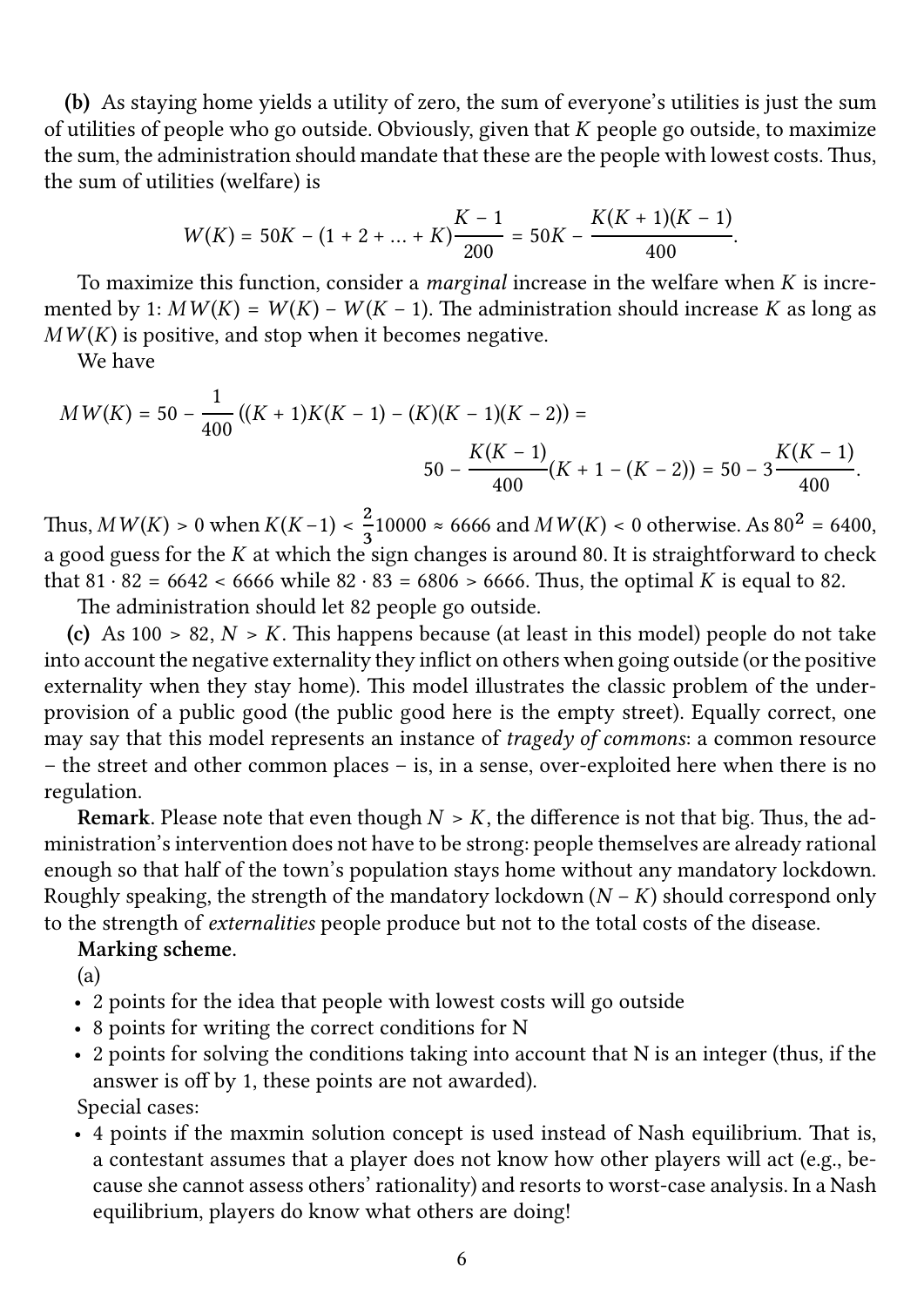(b)

- 2 points for the idea that people with lowest costs will should be allowed to go outside
- 8 points for writing the correct objective function and conditions for optimization (plotting the graph instead of writing the conditions is OK).
- 2 points for solving the conditions taking into account that N is an integer (thus, if the answer is off by 1, these points are not awarded).

Special cases:

• If a correct solution to (a) is presented as a solution to (b), only the first two points are awarded.

(c)

- 4 points for the idea of externalities
- 2 points for mentioning the under-provision of a public good or tragedy of commons Special cases:
- If externalities are already mentioned, mentioning Prisoner's dilemma does not yield points, as this game is not technically a Prisoner's dilemma – the players do not have dominant strategies
- If externalities are not mentioned, mentioning Prisoner's dilemma yields 2 points as Prisoner's dilemma does suggest the idea of externalities
- If a contestant mentions negative externalities from going outside but (s)he actually gets  $N < K$ , (s) he is penalized by 2 points as this shows that the contestant did not detect a contradiction in her/his results, and thus her/his understanding is likely incomplete
- If no correct intuition is written, but the comparison is right  $(N > K)$ , 1 point is awarded

Finally, in any part 1 or 2 encouragement points may be awarded if there is some plausible reasoning possibly hinting in the right direction but insufficient to get "main" points.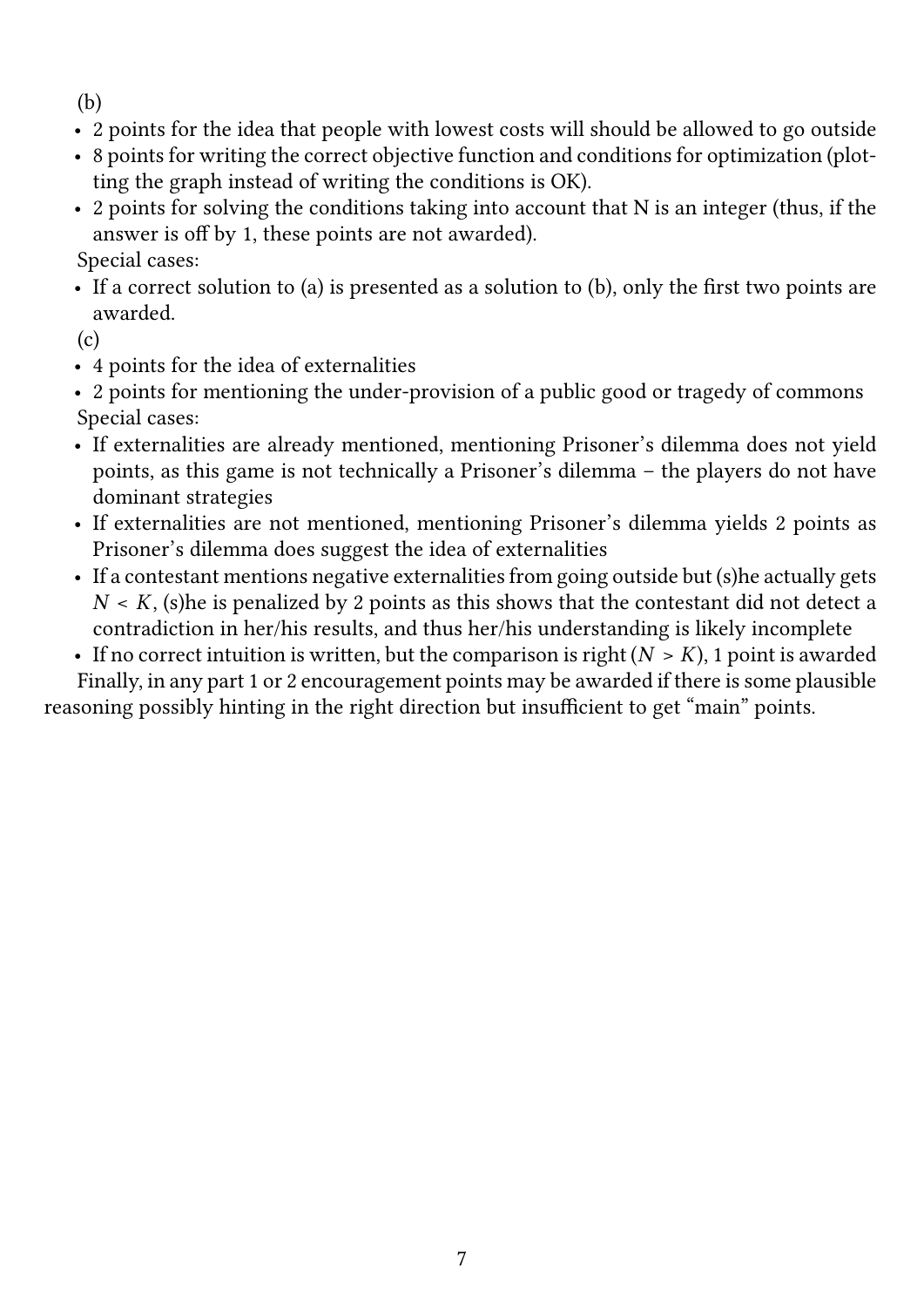## **Question 3.** "Central Bank Cryptocurrency" *(30 raw points)*

Imagine a small country IEOnia, in which the Central Bank has abandoned its old national currency with a substantial share of cash and introduced a new virtual sovereign currency based on blockchain. The new system is cashless, and all other (private) currencies are prohibited. Instead of holding cash, every person and every firm has a digital wallet operated by the Central Bank. The money in this wallet can be disposed of freely; the Central Bank may set an interest rate for the money in the wallet. The commercial banks' sector in the economy is highly competitive.

In this task, you are asked to discuss the possible features of the IEOnian economy.

**(a)** *(10 rp)* The monetary policy in traditional systems has a fundamental problem called 'zero lower bound.' How will this be affected by the introduction of the new system?

**(b)** *(10 rp)* How will the Central Bank digital currency affect interest rate spreads (lending rate minus deposit rate) of commercial banks?

**(c)** *(10 rp)* Provide one more economic consequence of the new system that you find significant.

#### *Solution*

**(a)** The zero lower bound problem means that it is difficult to decrease interest rates (conduct expansionary monetary policy) when the deposit rate is near zero. This is because people will withdraw money from commercial banks and keep them in cash. A cashless system removes this problem; banks (including the CB) may effectively pay the negative interest rate because depositors have no other option of storing money.

### **(b) Short answer:**

- Either: same deposit rates, more concentration in the lending market higher spreads.
- OR: higher deposit rates by commercial banks to attract funds, more transparency in credit history – lower spreads.
- OR: higher deposit rates by commercial banks to attract funds, funding risk hence higher lending rates – ambiguous effect on spreads.

**Longer answer:** Commercial banks and CB will be in competition for the depositors' money. While commercial banks could default and endanger deposits (that is why deposit insurance is necessary to avoid bank runs), CB offers effectively safe deposits. Banks will face a withdrawal of funding by people and firms because many will prefer a riskless wallet with CB given that the deposit interest rates are the same. Competeing with each other and with the CB, commercial banks will raise the deposit rates and thus decrease the spreads.

For commercial banks to stay in business, they would need to rely more heavily on other sources of funding, like issuing bonds. Provided a highly competitive environment, some banks will leave the market. Note that CB does not lend to firms or individuals, hence the lending market will be more concentrated. Remaining banks will charge higher interest from borrowers both because of higher cost of funding and more market power in lending.

So, there are effects both ways.

**(c)** Key ideas: decreased tax evasion and money laundering, increased tax revenues, more opportunities for financial surveillance, potentail issues with international trade, higher consumer spending because of lower "pain of paying", etc.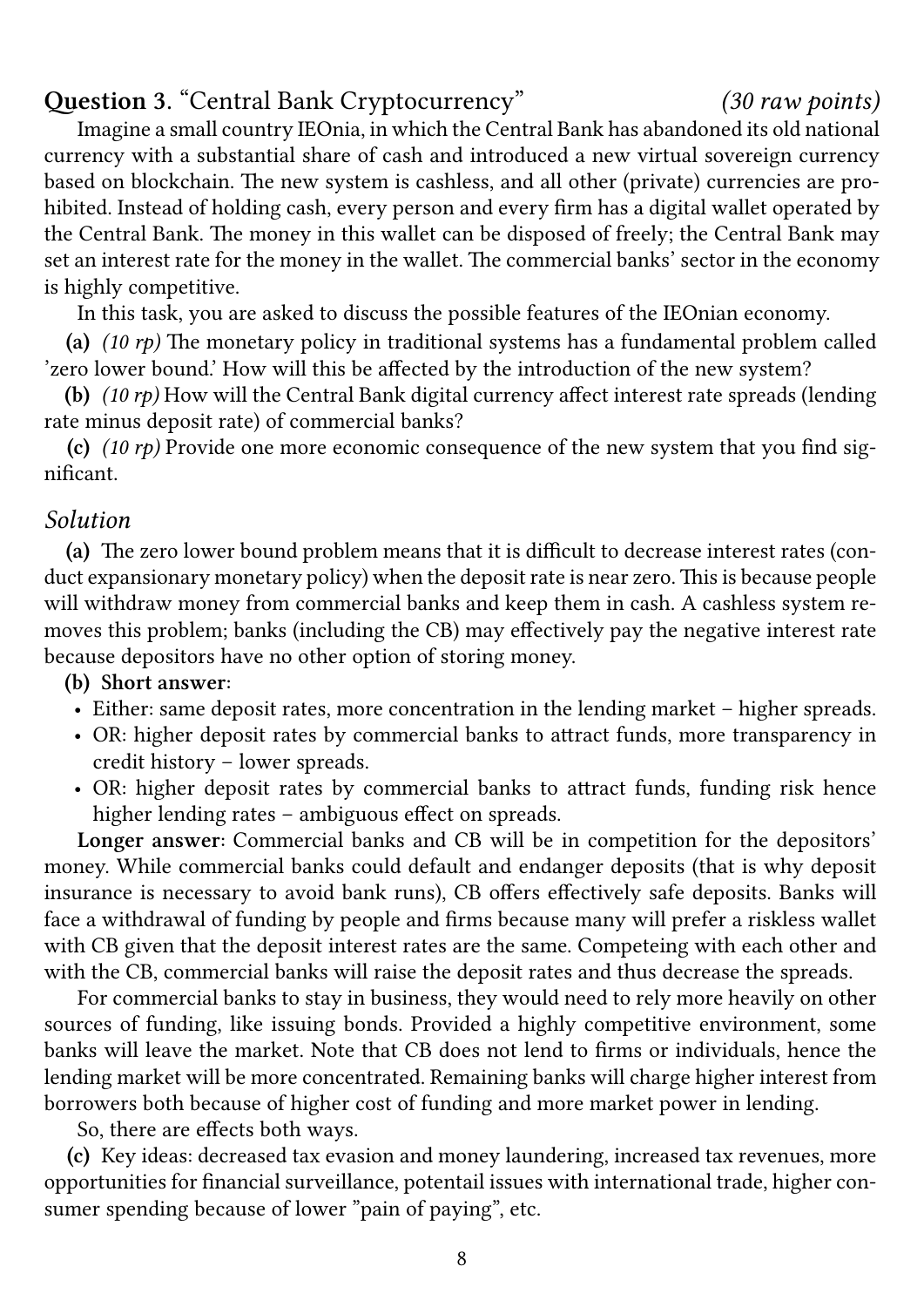## *Marking Scheme*

**(a)** 5pts Zero lower bound – hard to enforce negative nominal interest rates.

5pts Possible to enforce with crypo money because of no outside option.

**(b)** Full points for some consistent set of arguments about (i) deposit rate, (ii) lending market rate, and (iii) corresponding spread between them.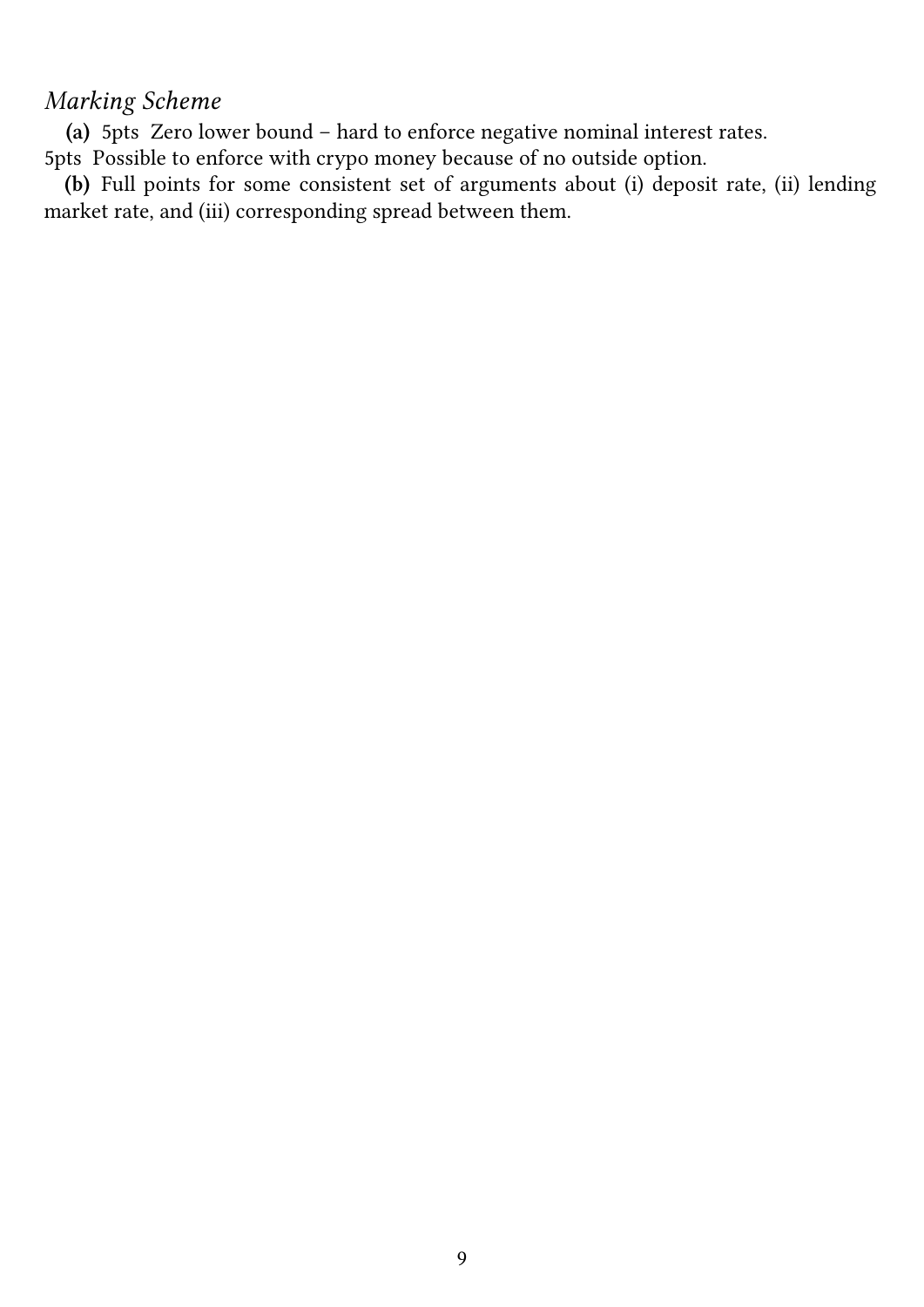**Question 4.** "A common answer in micro and macro" *(30 raw points)*

This task consists of two parts. They are indirectly related, and the answers to them are somewhat similar. If you answer part (a) correctly, it'll be easier for you to come up with a correct answer to (b), and vice versa.

**(a)** *(15 rp)* It often happens that, under the threat of entry of a competitor, an incumbent monopolist lowers the price even *before* the entry actually occurs. But this monopolist's behaviour is, at first glance, irrational as the price *before entry* has no effect on the prices and quantities *after entry* and thus the pre-entry price cannot affect the entrant's decision to enter and eventually deter entry. Lowering the pre-entry price relative to the optimal price only causes the incumbent to lose the pre-entry profits. Propose a simple verbal model in which such monopolist's behaviour is nevertheless rational.

**(b)** *(15 rp)* Different individuals and firms have different inflation expectations. Research shows that when the expectations differ little, contractionary monetary policy (raising the interest rate by a central bank) leads to a decrease in inflation. However, when the inflation expectations differ a lot, raising the interest rate can paradoxically lead to an increase in inflation. Explain this phenomenon.

#### *Solution*

**(a) Short:** signaling by the monopolist its low level of costs. **Long:** The key is that the entrant doesn't have complete information about the monopolist's costs. Hence the entrant doesn't know how painful the price war or quantity competition will be in case of entry.

**(b) Short answer:** raising the interest rate by a CB is a signal for the economic agents that the aggregate demand is high (because the tightening of monetary policy is only necessary when the aggregate demand is high). Upon realizing that the demand is high, the firms raise prices. **Long answer:** Irrespective of the variance of inflation expectations, the classic monetary policy transmission mechanism is at work: when the interest rate grows, investment (and, possibly, consumption) contract (consumption through the effect of the interest rate on consumer loans). This lowers the aggregate demand and slows down inflation. However, when the differences in inflation expectations are large, there is a high level of uncertainty about the economy, and the agents are not likely to have right information about the aggregate demand. The CB, on the other hand, is likely to have better information as it sees the full picture and has overall better data, models, and economists. Thus, in times of high uncertainty, actions of the CB convey valuable information to the agents. In particular, raising the interest rate signals that the AD is high. Upon realizing that the demand is high, the firms raise prices. If this second informational effect is strong enough, it outweighs the classical transmission mechanism, and inflation increases.

**Bibliographic note:** The signaling explanation of the phenomenon in the first part of the problem (called "limit pricing") was proposed by Milgrom and Roberts in 1982.² The second part is based on the recent work of Falck and coauthors.<sup>3</sup>

<span id="page-9-1"></span><span id="page-9-0"></span>²Milgrom, P. and J. Roberts. "Limit pricing and entry under incomplete information: An equilibrium analysis", [Ec](#page-9-0)onometrica 1982. ³Falck, E., M. Hoffmann & P. Huertgen (2019), "Disagreement about inflatio[n](#page-9-1) expectations and monetary policy transmission", Journal of Monetary Economics 2019.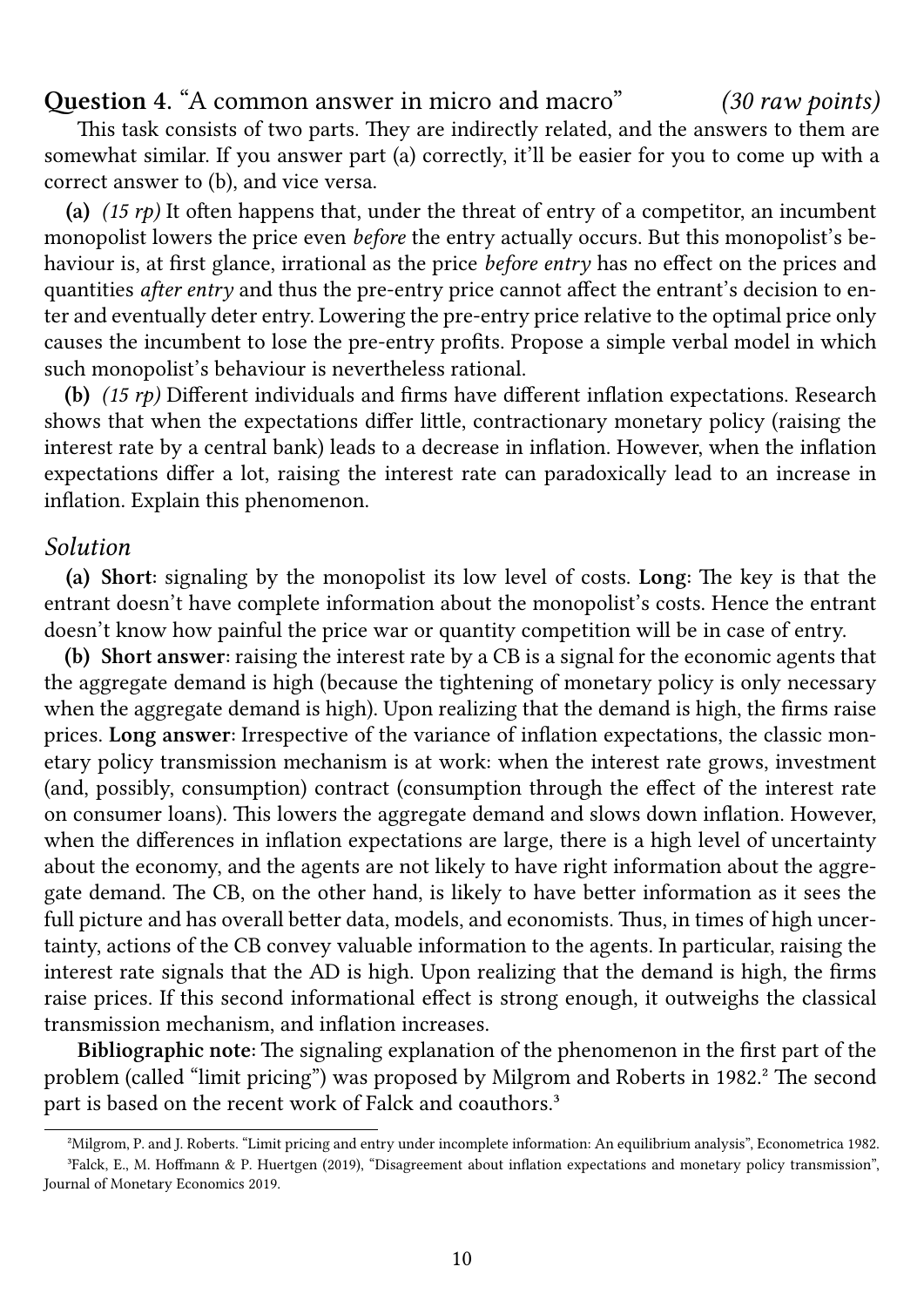*Marking Scheme* For both parts:

15 points: both the answer and the reasoning are correct. Model is presented in clear and consistent way, and leads to correct conclusions

14 points: the reasoning or the actual answer are correct, but it lacks clarity or specificity. The answer could be improved with few sentences, or the argument needs more flashing out of the main idea. Overall, the answer conveys that student understood the question, but may fall short in persuading and explicitly describing their argument.

10 points: either the reasoning or the answer is incorrect, but answer raises few good points that potentially could have led to a correct outcome.

5 points: there's at least one correct idea in the response that warrants points, but typically the answer and the model is incorrectly specified, or question is misunderstood. In some cases, a correct answer is given, to the wrong but related question

0 Points: both the reasoning and the answer is incorrect or question is completely misunderstood.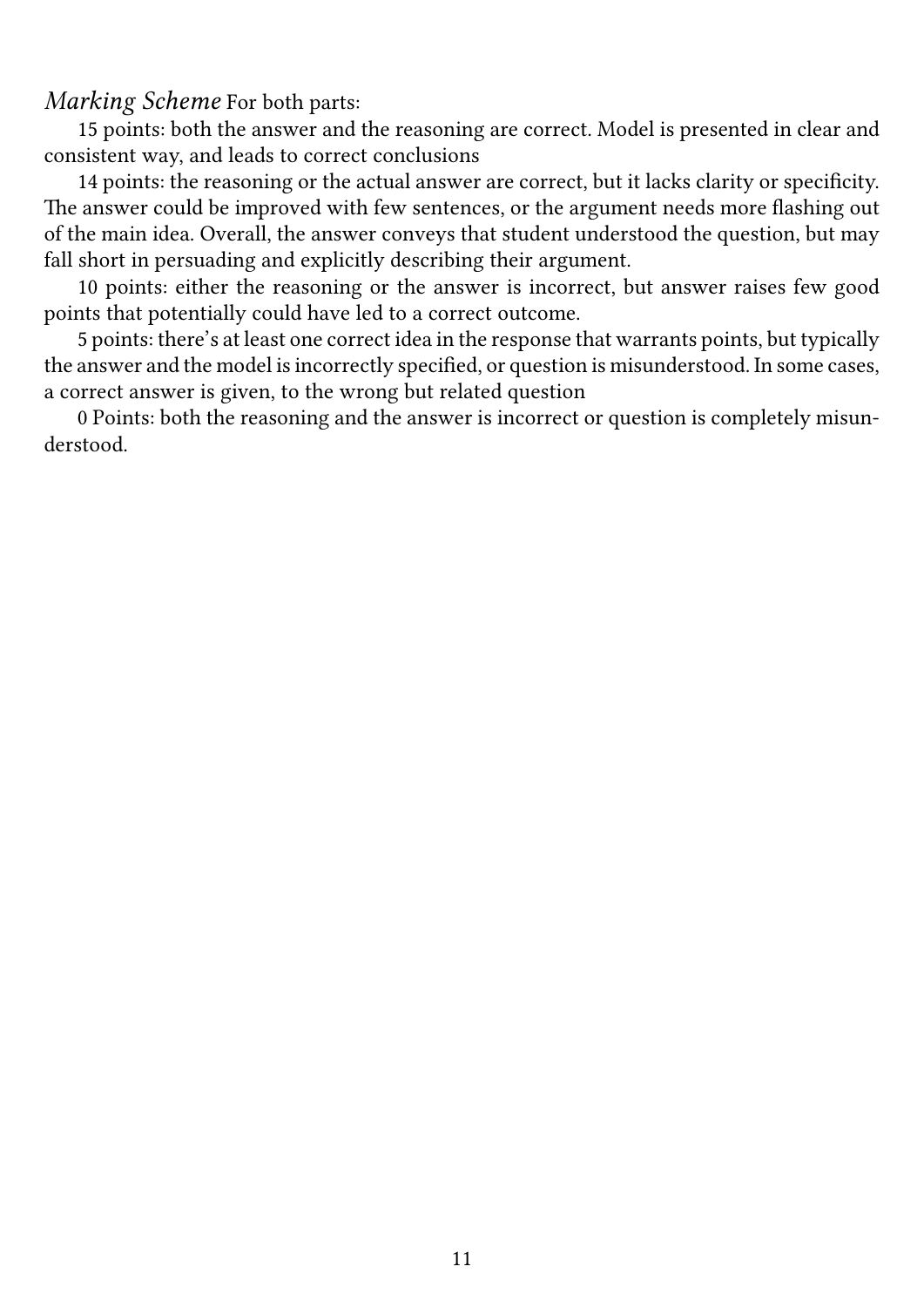## **Question 5.** "Why is it so expensive to live in London?" *(30 raw points)*

The richer the country, the higher the cost of living. Prices that you see in supermarkets and cafes of London generally are higher (in nominal terms) than those in Baku or Gaborone.

**(a)** *(10 rp)* For different goods and services, this effect is different. Provide examples of goods or services which typically cost almost the same across the world. Provide examples with high price differences. Explain.

**(b)** *(10 rp)* Provide a verbal model to explain this phenomenon: why in more developed countries (with greater labor productivity), certain goods are likely to be more expensive than in developing countries.

**(c)** *(10 rp)* What approach do economists use to account for these differences and compare gross domestic products between countries? If we calculate GDPs per capita utilizing this approach, will we observe more or less between-country inequality?

#### *Solution*

**(a)** Goods that are easier to trade across the board are more likely to cost roughly the same (economists call it the *law of one price*). Otherwise, exporters and importers will find profit opportunities and drive the prices closer together. A typical example is consumer electronics.

On the other hand, *non-tradable* goods and services must be produced locally and cannot be easily exported and imported. Food, most services (haircuts, taxi, etc.) are examples of it.

Relevant economic terms (not graded): *law of one price*, *arbitrage*.

**(b)** Technological advancement increases productivity in tradable sectors (like producing electronics) more than in non-tradable and labor-intensive (like hairdressing). The wages of tradable sector workers go up.

**Demand side:** Tradable sector workers have high wages so their demand is less elastic for non-tradable services. This increases their prices.

**Supply side:** Tradable and non-tradable sectors within a country are connected through the labor market: higher (real) wages in the tradable sector in advanced countries attract workers. So, the non-tradable sector wages also rise above the level of developing countries, even though the productivity of hairdressers across the world is roughly the same. Increased salaries lead to an increase in prices.

Relevant economic terms (not graded): *Balassa-Samuelson effect*, *Baumol's cost disease*.

**(c)** This concept is called purchasing power parity (PPP). Similar baskets of goods and their price difference between countries are used to adjust the nominal exchange rate and consider relative prices. Since similar baskets are more expensive in developed countries (with higher GDP), PPP-adjustment will decrease the difference of nominal GDPs. Less between-country inequality will be observed.

#### *Marking Scheme*

**(a)** 3 pts for examples of each kind, 4 pts for explanation (tradability). If one of the examples is missing but the other one is present and correctly explained through tradability, no penalty for lack of explanation.

**(b)** Correct demand or supply side explanation gets full grade.

**Demand-side explanation:**